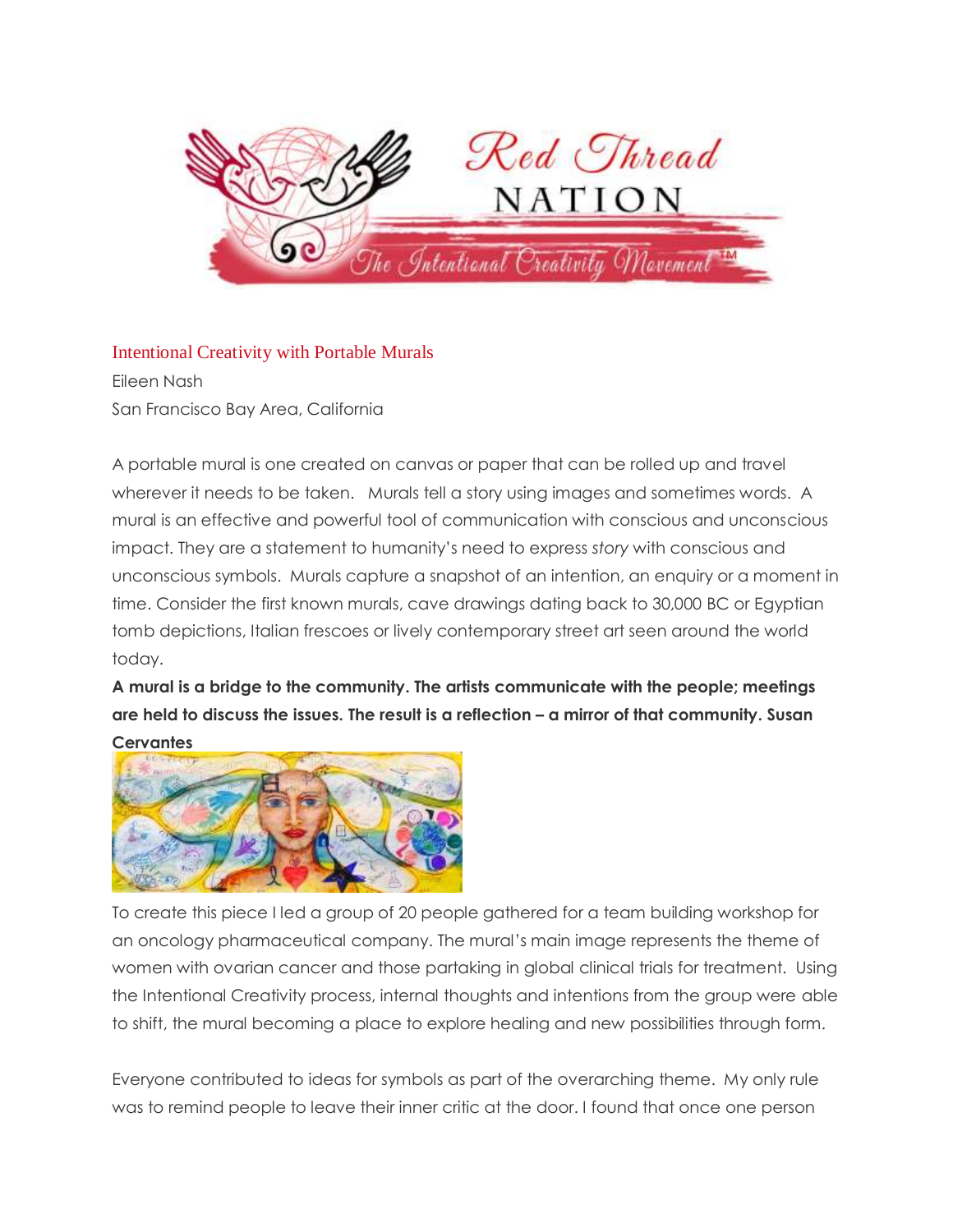started to engage, others followed. After rough sketches, placement on the mural was decided as a group. This mutable process brought forth and allowed the mural imagery to coalesce. The story in image began to take shape and participants then began painting in the symbols with color.

This collaborative process twined individual and shared strengths, talents and goals. Perceptions of separateness within the group began to fall away as symbols came into form. Seeing their shared vision take shape, images representing qualities they had to offer and wished to experience within the greater team, created not only new connections but a bridge to a new story.



Eileen Nash

Eileen's vision is to guide people in consciously experiencing their authentic selves to embrace or actively transform their perceptions of their inner and outer realities. This is accomplished utilizing your mind combined with different mediums such as acrylic paints, watercolors and collage. Intentional Creativity engagement with Art changes us and how we perceive our world. Eileen's Paintbrush Café is a virtual place where people come to encounter their inner treasure and place it into a creative container.

Eileen is based in the San Francisco Bay Area where she has lived since 1983. Always a creative, her artskills were developed and honed through Color of Woman training created by Shiloh Sophia McCloud in 2013. She is a certified Color of Woman Teacher and Intentional Creativity Coach. Eileen has a bachelors degree as a Registered Nurse, working many years at UCSF and has owned her own consulting business since 2000 providing Clinical Operations support in development of new drugs in the pharmaceutical industry.